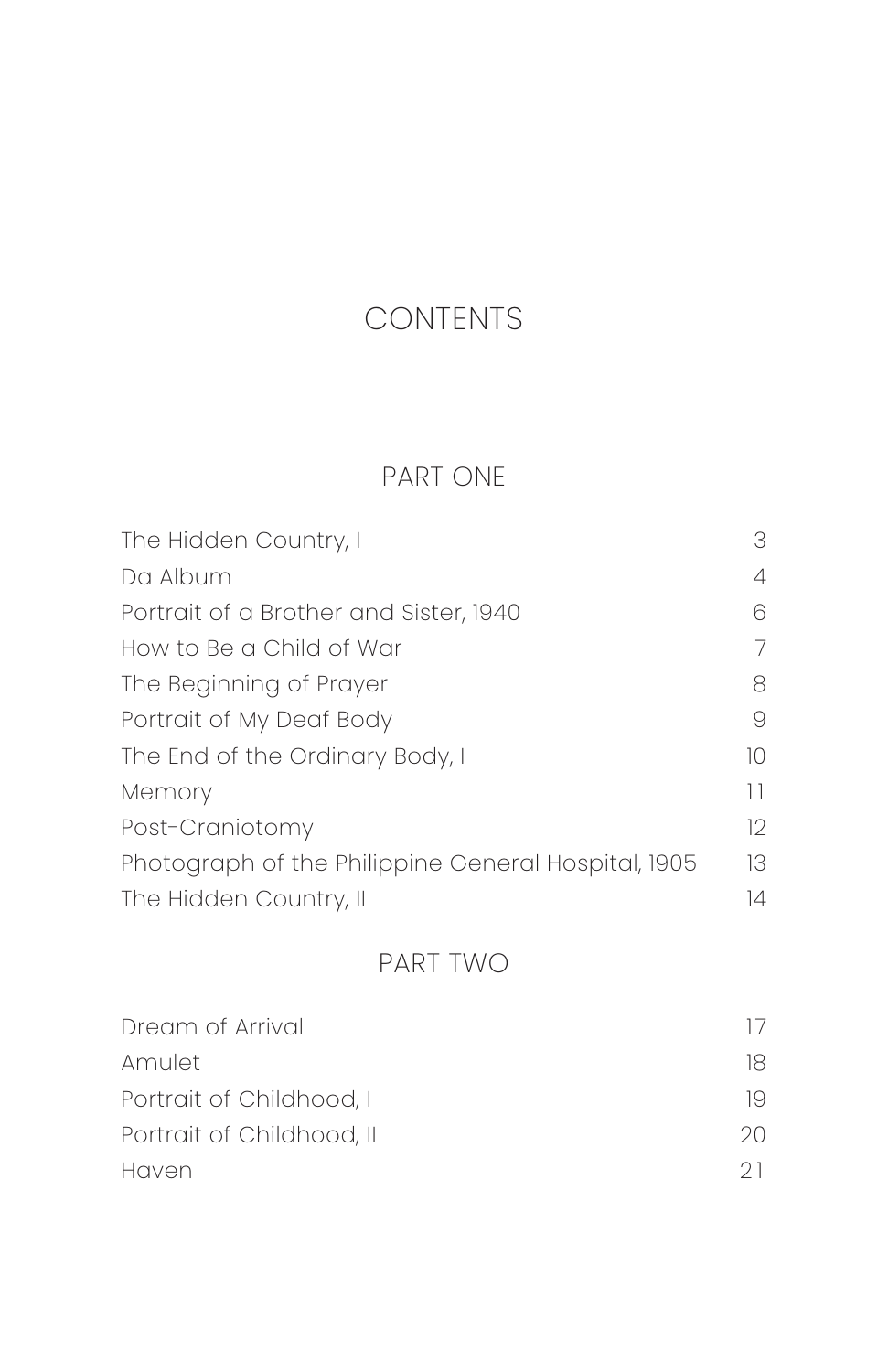| Escape                                 | 22 |
|----------------------------------------|----|
| Vow                                    | 23 |
| The End of the Ordinary Body, II       | 24 |
| Haze                                   | 25 |
| Dream of Exile                         | 26 |
| Lessons in Isolation                   | 27 |
| Unidentified Man                       | 28 |
| Superstition                           | 29 |
| <b>Family Meal</b>                     | 30 |
| The Sun's Song                         | 31 |
| Leaving the Village                    | 32 |
| Scene of Death                         | 33 |
| The Forest's Song                      | 34 |
| Photograph of Swimmers in Prague, 1912 | 35 |
| Intent                                 | 36 |
| Here We Are                            | 37 |

## PART THREE

| Country of Glass              | 41 |
|-------------------------------|----|
| Torture                       | 42 |
| Although We Cannot Go Back    | 46 |
| They Fall Apart               | 48 |
| The End of Being Delicate     | 50 |
| Open and Open                 | 51 |
| Widowed                       | 52 |
| The Living Room               | 53 |
| Light and Dark Country        | 54 |
| A Room We Have Never Stood In | 55 |
| The Fnd of Childhood          | 57 |